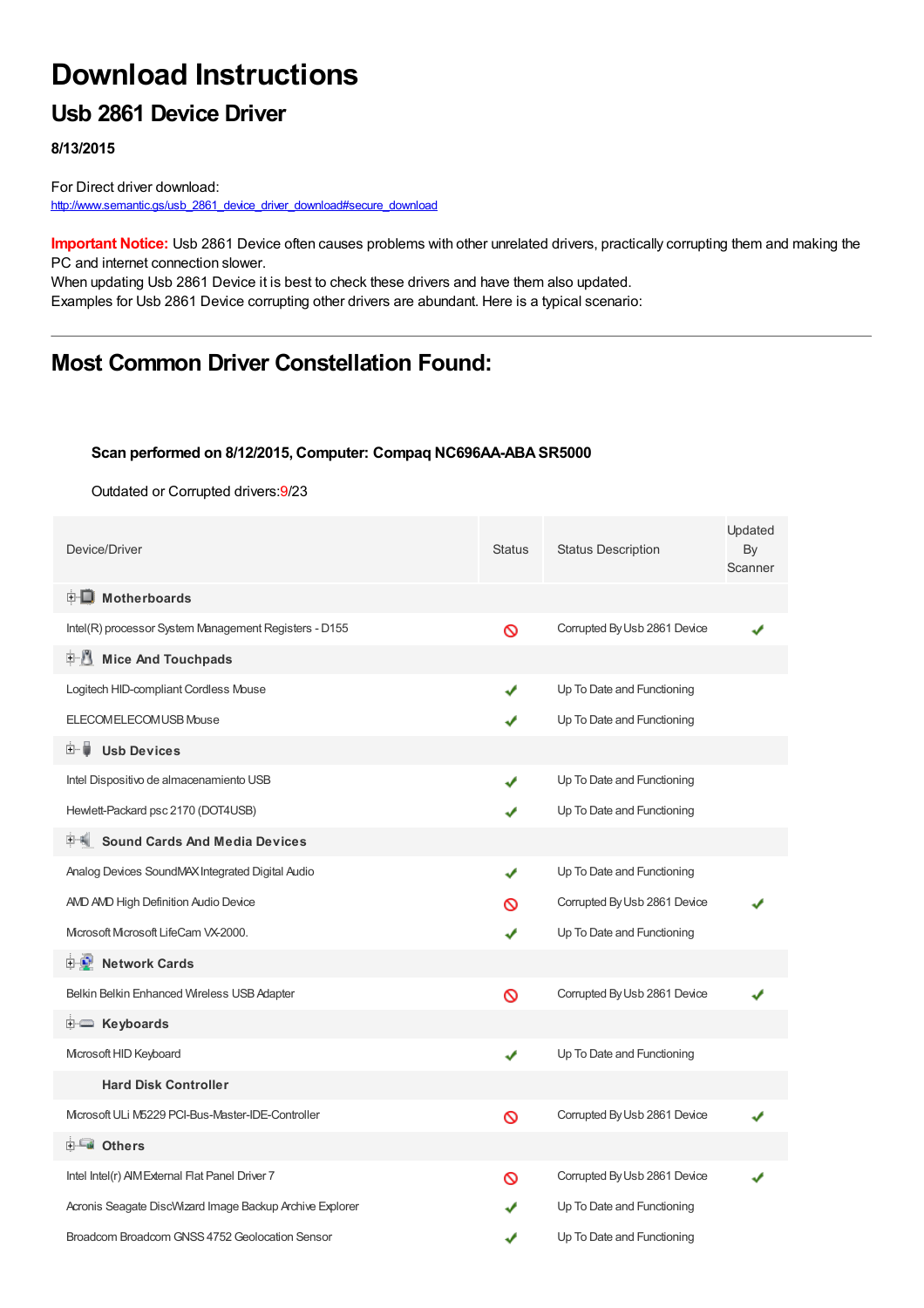| <b>EPSON EPSON USB Printer</b>                                         | ര            | Corrupted By Usb 2861 Device |  |
|------------------------------------------------------------------------|--------------|------------------------------|--|
| Mad Catz Programmable Support for Mouse                                | ✔            | Up To Date and Functioning   |  |
| Nokia Nokia C6-00 USB LCIF                                             | ര            | Corrupted By Usb 2861 Device |  |
| <b>D</b> Cameras, Webcams And Scanners                                 |              |                              |  |
| Sunplus IT HD Webcam                                                   | ✔            | Up To Date and Functioning   |  |
| Video Cards                                                            |              |                              |  |
| NVIDIA NVIDIA GeForce4 MX 440                                          |              | Outdated                     |  |
| <b>Devices</b> Input Devices                                           |              |                              |  |
| Mcrosoft HID Non-User Input Data Filter (KB 911895)                    | ✔            | Up To Date and Functioning   |  |
| <b>E-T</b> Port Devices                                                |              |                              |  |
| Huawei Vodafone Mobile Broadband Secondary Port Modem (Huawei) (COM28) |              | Up To Date and Functioning   |  |
| <b>E</b> Monitors                                                      |              |                              |  |
| Sony Digital Flat Panel (1024x768)                                     | ଷ            | Corrupted By Usb 2861 Device |  |
| 电图 Mobile Phones And Portable Devices                                  |              |                              |  |
| <b>Acer NOKIA</b>                                                      | $\mathbf{v}$ | Up To Date and Functioning   |  |

# **Usb 2861 Device Driver Models:**

| <b>Driver Model</b>               | <b>Original Upload Last</b><br><b>Date</b> | <b>Modification</b> | <b>Driver File</b>                  | <b>File</b><br><b>Size</b> | <b>Most Compatible</b><br><b>Computer Model</b> | <b>Availabilty To</b><br><b>Scanner</b> |
|-----------------------------------|--------------------------------------------|---------------------|-------------------------------------|----------------------------|-------------------------------------------------|-----------------------------------------|
| Usb 2861 Device<br>31.1669        | 9/15/2014                                  | 8/9/2015            | usb 2861 device-<br>31.1669.exe     | 35kb                       | NEC PC-VL500ED,                                 | ✔                                       |
| Usb 2861 Device<br>1.10202        | 10/4/2014                                  | 8/6/2015            | gu-1.10202.exe                      |                            | 135kb HP EP086AA-ABS m7370.se,                  | ✔                                       |
| Usb 2861 Device<br>1.10269        | 9/25/2014                                  | 8/7/2015            | usb 2861 device-<br>1.10269.exe     | 75kb                       | HPDX2250 MT SRPKMAT,                            | ✔                                       |
| Usb 2861 Device<br>71.11.149      | 8/27/2014                                  | 8/4/2015            | usb 2861 device-<br>71.11.149.exe   |                            | 155kb SOTEC WG Series,                          | ✔                                       |
| Usb 2861 Device<br>2.10323        | 9/6/2014                                   | 7/31/2015           | $-2.10323$ .exe                     |                            | 129kb HPEZ082AA-ABF M7438.FR                    | ✔                                       |
| Usb 2861 Device<br>31.1398        | 12/7/2014                                  | 8/6/2015            | usb_2861_device-<br>31.1398.exe     | 96kb                       | Compag RR472AA-ABF SR2102FR                     | ✔                                       |
| <b>Usb 2861 Device</b><br>2.14063 | 10/15/2014                                 | 7/31/2015           | usb 2861 device-<br>2.14063.exe     | 32kb                       | Panasonic CF-30CCQCZBM                          | ✔                                       |
| Usb 2861 Device<br>P2.13777       | 9/29/2014                                  | 8/8/2015            | usb 2861 device-<br>p2.13777.exe    | 52kb                       | Fujitsu FM/NR9P2C,                              |                                         |
| Usb 2861 Device<br>33662.1        | 12/25/2014                                 | 8/4/2015            | usb 2861 device-<br>33662.1.exe     |                            | 218kb MTAC 9525.                                | ✔                                       |
| Usb 2861 Device<br>L73084         | 8/28/2014                                  | 8/7/2015            | usb_2861_device-<br>173084.exe      |                            | 127kb Aquarius Aquarius Std, Pro, Et,           |                                         |
| Usb 2861 Device<br>23446          | 9/30/2014                                  | 8/8/2015            | usb 2861 device-<br>23446.exe       |                            | 204kb Packard Bell IPower J9000,                | ✔                                       |
| Usb 2861 Device<br>33780          | 12/22/2014                                 | 8/7/2015            | usb_2861_device-<br>33780.exe       |                            | 172kb Fujitsu FM/NFD50B,                        | J                                       |
| Usb 2861 Device<br>2892.1         | 8/21/2014                                  | 8/6/2015            | usb 2861 device-<br>2892.1.exe      |                            | 103kb Lenovo ThinkPad X220 Tablet,              | ✔                                       |
| Usb 2861 Device<br>2.11.132.17    | 9/3/2014                                   | 8/8/2015            | usb_2861_device-<br>2.11.132.17.exe | 87kb                       | CS&S Zenet,                                     | ✔                                       |
| <b>Usb 2861 Device</b><br>72374   | 11/19/2014                                 | 8/5/2015            | usb 2861 device-<br>72374.exe       |                            | 190kb HPFR561AA-ABF a6539.f.                    |                                         |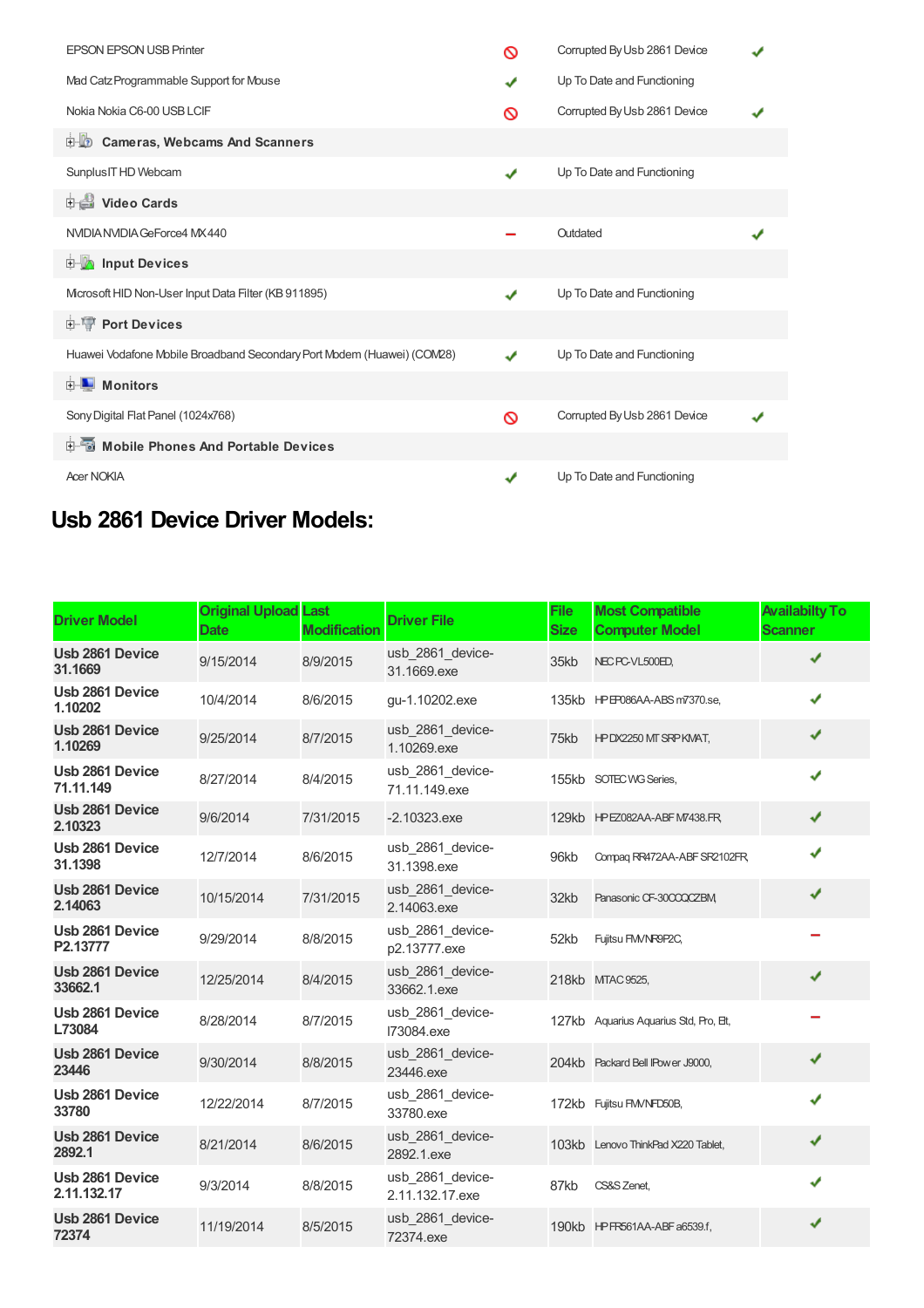| Usb 2861 Device<br>1.12932.1       | 8/21/2014  | 8/5/2015  | usb 2861 device-<br>1.12932.1.exe         | 83kb         | Toshiba Libretto U100/190DSW,         | ✔ |
|------------------------------------|------------|-----------|-------------------------------------------|--------------|---------------------------------------|---|
| <b>Usb 2861 Device</b><br>23779    | 12/28/2014 | 8/3/2015  | usb_2861_device-<br>23779.exe             |              | 182kb HPFL436AA-ABFa6631af,           | ✔ |
| Usb 2861 Device<br>2.12301.1       | 10/26/2014 | 8/10/2015 | usb_2861_device-<br>2.12301.1.exe         |              | 117kb Sony VPCEF22FX,                 | ✔ |
| <b>Usb 2861 Device</b><br>1.13797  | 1/14/2015  | 8/2/2015  | usb_2861_device-<br>1.13797.exe           |              | 197kb Sony VGC-JS92JS,                | ✔ |
| Usb 2861 Device<br>C82927          | 8/22/2014  | 8/8/2015  | usb 2861 device-<br>c82927.exe            |              | 196kb Sony SVZ13116GXX                | ✔ |
| Usb 2861 Device<br>21.11.12.12.1   | 12/30/2014 | 8/3/2015  | usb 2861 device-<br>21.11.12.12.1.exe     | 88kb         | HPP6-2453es,                          | ✔ |
| Usb 2861 Device<br>1.12.130        | 12/26/2014 | 8/4/2015  | usb_2861_device-<br>1.12.130.exe          |              | 150kb HPPN176AA-ABNt770.no,           | ✔ |
| Usb 2861 Device<br>30782           | 8/17/2014  | 8/2/2015  | usb_2861_device-<br>30782.exe             |              | 131kb NECPC-VJ12EBBCHOLD,             | ✔ |
| Usb 2861 Device<br>E1.13037        | 12/5/2014  | 8/5/2015  | usb_2861_device-<br>e1.13037.exe          | 24kb         | Gateway P-7805g,                      | ✔ |
| Usb 2861 Device<br>732.161.1       | 12/23/2014 | 8/8/2015  | usb_2861_device-<br>732.161.1.exe         | 56kb         | LG R405-A.CPF1E1,                     | ✔ |
| Usb 2861 Device<br>1.11.11.190     | 8/29/2014  | 8/8/2015  | I-1.11.11.190.exe                         |              | 129kb HPVS417AA-ABFs5224f,            | ✔ |
| Usb 2861 Device<br>30882.1         | 7/30/2014  | 8/6/2015  | usb_2861_device-<br>30882.1.exe           |              | 186kb Sony POG-FX33S_BP,              | ✔ |
| Usb 2861 Device<br>73271.1         | 1/17/2015  | 8/8/2015  | usb_2861_device-<br>73271.1.exe           | <b>188kb</b> | Compaq EV958AA-ABF SR1804FR<br>FR620, | ✔ |
| <b>Usb 2861 Device</b><br>1.11.107 | 9/15/2014  | 8/7/2015  | zacevpcgm-1.11.107.exe                    |              | 161kb Sony VGN-TZ92S,                 | ✔ |
| Usb 2861 Device<br>X2.1381.14      | 12/4/2014  | 8/9/2015  | usb_2861_device-<br>x2.1381.14.exe        | 84kb         | Lenovo 7659W29,                       | ✔ |
| <b>Usb 2861 Device</b><br>63871.1  | 12/21/2014 | 8/6/2015  | qvcms-63871.1.exe                         | 50kb         | Fujitsu FMVXNLHD2A,                   | ✔ |
| Usb 2861 Device<br>22092.1         | 10/7/2014  | 8/6/2015  | usb_2861_device-<br>22092.1.exe           |              | 168kb Lenovo ThinkPad X1,             | ✔ |
| Usb 2861 Device<br>8282.17         | 10/5/2014  | 8/4/2015  | usb_2861_device-<br>8282.17.exe           |              | 61kb NECPC-MY28VLZEDX8F,              |   |
| Usb 2861 Device<br>Y22441.1        | 9/21/2014  | 8/3/2015  | usb_2861_device-<br>y22441.1.exe          |              | 118kb WIFRO WIV37455-0252,            | ✔ |
| Usb 2861 Device<br>23762           | 9/27/2014  | 8/5/2015  | usb 2861 device-<br>23762.exe             | 73kb         | Compaq GT701AA-ACJ SR5250IL,          | ✔ |
| Usb 2861 Device<br>G832.122.1      | 10/14/2014 | 8/9/2015  | eqjfko-g832.122.1.exe                     |              | 135kb HPHP Compaq nx8220,             | ✔ |
| <b>Usb 2861 Device 223</b>         | 8/20/2014  | 7/31/2015 | usb_2861_device-223.exe 205kb HP23-a030a, |              |                                       | ✔ |

### **Typical Driver constellation for scanned computers:**

#### **Data derived from 1095 scans made on these 549 computers from 11/20/2014 to 7/31/2015:**

MIKROLOGProG33-CH, LGB15MS.ASQNBDE,HPDW225A-ABEt475.es,HPPN176AA-ABNt770.no, PanasonicCF-53AAC34ZG,HPPresario V2000, IBM8183GNG, Toshiba DynaBook V7, Lenovo 6457WKW, Acer Extensa 5635G,NECPC-VL3707D,HPHPProBook 6460b, SonyVGN-CR313H\_B, Fujitsu FMVNXA90N, PanasonicCF-S9LWEJPS, Acer Veriton 5800FX, Toshiba SATELLITE C870D-116, IBM 26486G1, HP Pavilion ze5400, Gateway FX6800-05, HP HP ProBook 4421s, Sony VGC-JS410F, HP P6562es, Sony PCG-FR295MP, Epson Endeavor NY3300S, Alienware Alienware X51, HP PX688AA-B14 t3040.be, NEC Express5800/54We [N8000-246, Sony VGN-P50\_G, HASEE U147, WIPRO WIV37455-0252, Advent PQG9002, Compaq GN720AA-ABA SR5254X, HP HP EliteBook 8540w, LG LW75-SGGV3, HP Pavilion dv5000, IBMSystem x3630 M3 -[7377AC1, Gateway FX6800-05, HP 27-1015ef, DK Digital EXentia, Fujitsu FMMP2PL, IBMEserver xSeries 235 -[86716BG, IBM2374KG5, Sony VPCF1390S, EDsys EPROI5120W7P, LGP1-JPLCY, Toshiba SA110-160, LGFS-2.AARAG, HP WX217AV-ABAMS230z, Lenovo ThinkPad Z61m, Fujitsu FMMV95SD Acer Aspire 5735Z, Intel S3420GPC, LGR580-U.APD1WT, Sony VPCF13FGX, Gateway FX540B, Gateway PROFILE3, Compaq GN720AA-ABA SR5254X, PDS Vector CQ, Packard Bell EasyNote\_MT85-T-001PT, HP Pavilion dv9500 PC Notebook, Sony VGN-NW265F, Panasonic CF-74ECBADBM, Toshiba Dynabook TX/65DJ, NEC RND61092195,Compaq PW505AA-ABASR1410NXNA520, SonyVGN-B77SP, Lenovo 2876AR1, Seneca T69968,GatewayFX6800, ALFATRONSpADN1020/M, Lenovo 1952T60, WIPROWSG37425V-0054,Gigabyte 7GEWH, LIGHTEDGE965LTCK,HPEC588AA-ABU m7151.uk, ICP/ IEi IMBA-Q454, Lenovo 19514ZU, SonyPCG-U101, Lenovo ThinkPad Edge 15, Lenovo 2429BH6, IBM2389QU2, IBM2374E80, Fujitsu FMVNA1S3E, IBMIBMSystem x3200 M2 -[4367I6A, IBM18445GU, SonyVGN-TZ31XN\_B, IBM813135U,GENSWDSDT0001,Gateway06DT048, SonyVPCCW2AFJ, IBM8305VBG, Toshiba SATELLITEC855D-122, FICATM-Q45G,HPG5383sc, Toshiba SATELLITE PRO C50-A-1M3, Sony VPCCW25FL, Toshiba SATELLITE C850-16W, Sony VPCCW29FS, Toshiba SATELLITE C55D-A-11C, Fujitsu FMWWS2B77, SonyVPCW12Z1T,GatewayMT6220B, SonyVGC-RB41P,HPD7218S-ABA554Y, Packard Bell IMedia D3235, SonyVPCSA4AJ, SIE840\_P3, Packard Bell IMEDIAMC 9601, Acer NC-V5-571P-53338G75MASS,HPKT850AV-ABJ s3540jp,Dell Dell System Inspiron M4110, Packard Bell EasyNote\_MX36-U-051,Dell Vostro 1320, YASHI TPower X58, Toshiba SATELLITE C55-A-1FN, Packard Bell IMEDIA B6363, Toshiba SATELLITE L870-17W, AT TRILINE PROFI 61, Gateway MC7813G, NCR 7457-3500-8801, ECSSMACKERII-MS300, Lenovo 57125694, IBM8141KGR,HPKP332AA-UUWa6441.sc,HPGJ345AA-UUWa6122.sc,HPFR561AA-ABFa6539.f,HPPavilion dv5 NoteBook PC, ALFATRONSpADN1020/M, MCJ P55-SD, IBM23731G2,GatewayMC7813G, LGMB500-S.F7IBPL, WIPROWSG68B55W7-0009, IBM682532U, Lenovo 3000 N100 Notebook, INVESTRONICAP60, HP P6-2455eb, Sony VGN-A195EP, Sony SVS13A17GBB, QUANMAX ChiliGREEN X7, LG R490-K.ARCRE1, Fujitsu